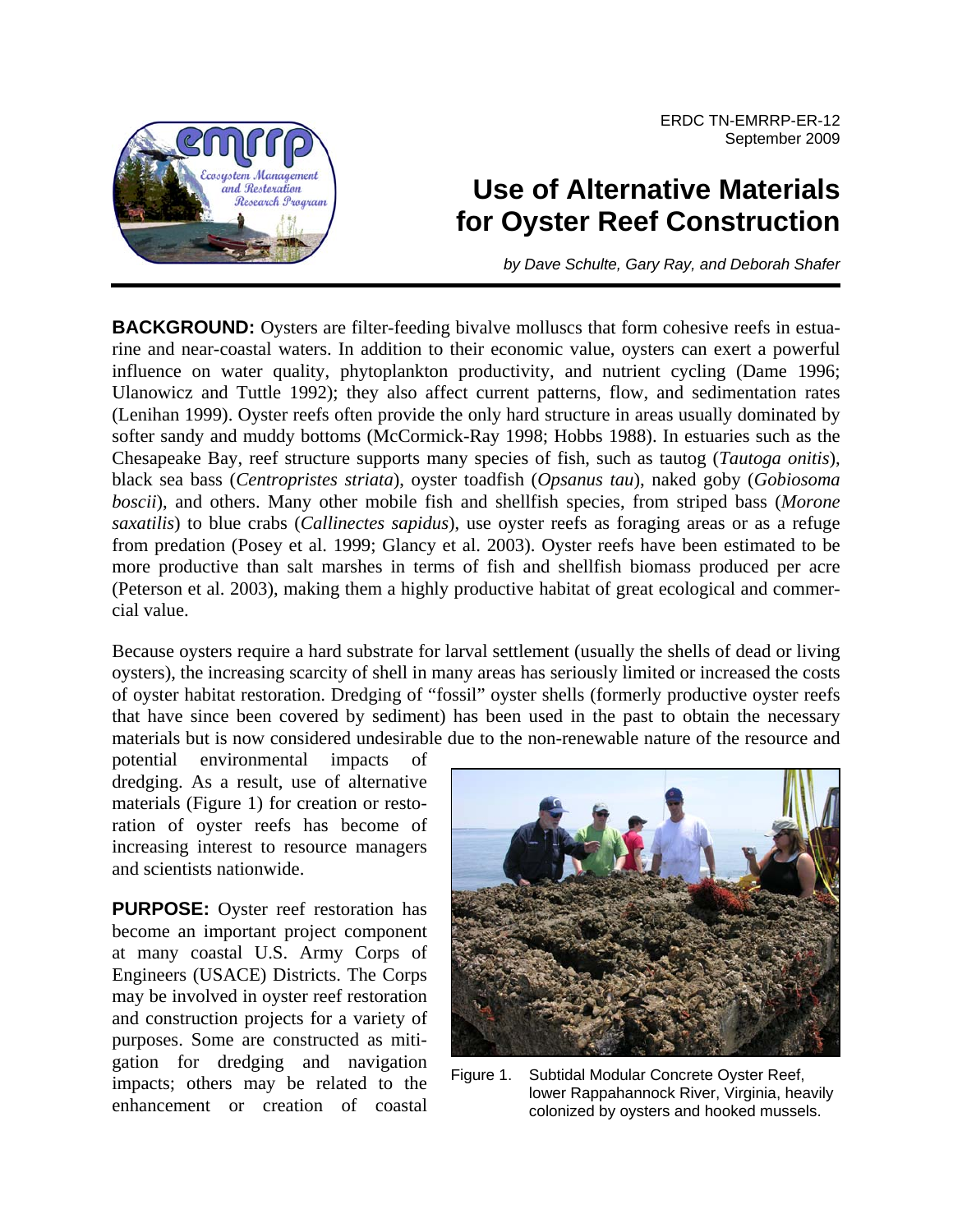habitats authorized by Section 1135 of the Water Resources Development Act (WRDA) of 1986, or Section 206 of the WRDA of 1996 (as amended). In the Chesapeake Bay, a large native oyster restoration program (authorized by WRDA section 704(b), as amended) is currently underway. Due to the increasing scarcity of natural shell, project planners are considering the use of alternative substrate in many of these oyster reef restoration projects. There is a critical need for costeffective technologies and research synthesis to support the Corps of Engineers project needs in functional assessment, restoration, and stewardship of high priority ecosystems.

This technical note describes the use of artificial materials or shells of species other than oysters (e.g., surf clams or whelks) to construct oyster reefs. Alternative materials, whether used as a reef base with a veneer of shells, or to construct entire reefs, offer a viable option in oyster restoration efforts. This report provides information on the potential use of such materials to restore both intertidal and subtidal oyster reefs.

**OYSTER ECOLOGY:** Oysters are ecosystem engineers, in that they are capable of causing physical changes in both the biotic and abiotic environment as they create their own habitat (Jones et al. 1994), commonly known as oyster bars, rocks, or reefs. Oyster reefs stabilize benthic or intertidal habitats due to their structure (Nestlerode et al. 2007), which can act as a natural breakwater. Unlike motile gastropod mollusks, juvenile and adult oysters are sessile and highly dependent on hard structure for settlement and survival. Their gregarious settlement behavior and production of their own hard habitat substrate are keys to the long-term persistence of oyster reefs. An undisturbed, natural oyster reef typically thrusts up from the surrounding bottom by 1 m or higher and can be many hectares in area. The living veneer of oysters and recently dead shells forms a cohesive structure that provides significant protection and refuge from predation for the oyster. The core and base of the reef, below the sediment/water interface, consists of older dead shells and shell fragments (Hargis 1999, Kennedy and Sanford 1999).

Oysters are filter feeders, and an adult (> 75 mm shell height) Eastern oyster (*Crassostrea virginica)* is capable of filtering up to 60 gal of water per day when it is metabolically active (Christmas and Jordan 1987). Therefore, restored oyster populations could potentially improve water quality and clarity by reducing phytoplankton blooms caused by eutrophication, and reducing total suspended solids (TSS) (Newell et al. 2007, Cerco and Noel 2007). Oysters are also prey for a diverse suite of predators, including larval fish during the oyster planktonic larval phase, and mud and blue crabs as adults.

Oyster populations along both coasts of the United States have been decimated due to overfishing, habitat destruction, pollution, and disease. Oyster stocks in most areas represent only a small fraction of their historic levels (Kirby 2004). The decline of the east coast native oyster, (*Crassostrea virginica*) has been well documented in the Chesapeake Bay (Rothschild et al. 1994). On the Pacific coast, native Olympia oyster (*Ostreola conchaphila*) populations have also declined (Kirby 2004). Few undisturbed oyster reefs remain in U.S. coastal waters and many are flattened with little cohesiveness or significant relief from the surrounding bottom. Such reefs are more prone to sedimentation, hypoxia, and further damage by oyster harvesting (Powers et al. 2005; Lenihan and Peterson 1998; Rothschild et al. 1994). Loss of the great majority of oyster reefs (> 90 percent in many coastal areas) has significantly reduced the habitat diversity as well as ecosystem services provided by these reefs. Unlike wetlands, coral reefs, and beds of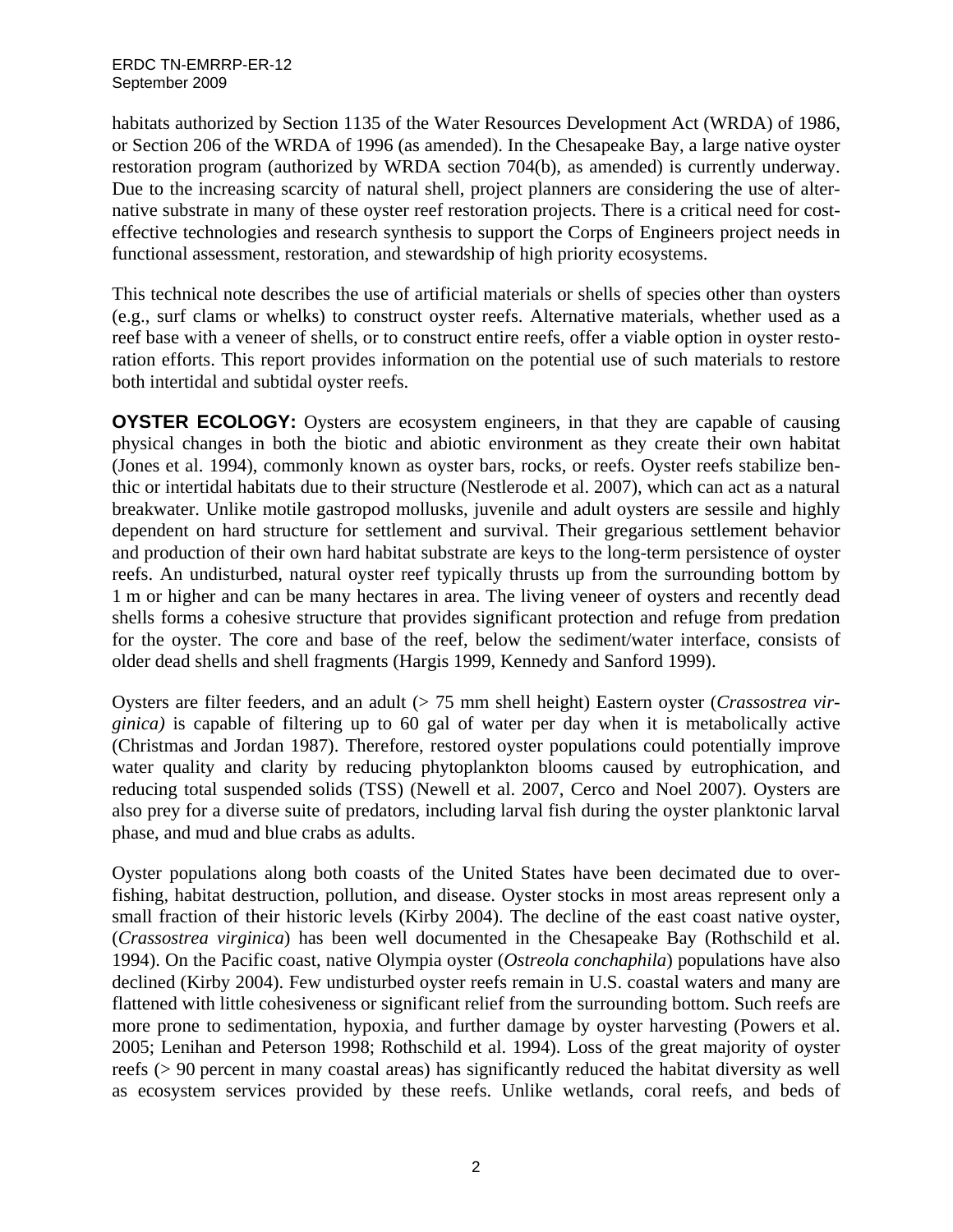submerged aquatic vegetation, which are recognized as valuable habitat of great ecological importance and protected by state and Federal government agencies, oyster reefs are permitted by state fishery management agencies to be fished, thereby creating a cycle of disturbance that results in further degradation (Powers et al., in press; Lenihan and Peterson 1998). In recent years, some restored oyster reefs have been set aside as sanctuaries free from oyster fishing pressure in several states, including Maryland, North Carolina, and Virginia.

**"Typical" Oyster Reef Construction Using Shell.** Oyster larvae will settle on most hard materials in the aquatic environment, as long as the material is not covered with sediment or colonized by other organisms, excluding conspecifics. Shells used in restoration efforts (Figure 2) are often derived by dredging formerly productive oyster reefs that have had their surface shell removed by commercial fishing activities and since been completely covered by sediment. Such "fossil shell" beds have been the primary source of shell material used in fishery restoration programs in the Chesapeake Bay as well as more recent ecological restoration attempts.

Construction methods using these shells typically involve placing a small amount of the dredged "fossil" shell on the bottom, most often just several inches thick. Such sites seldom last more than 10 years due to harvesting methods (Smith et al. 2005; Powell et al. 2006). Continuous input of fresh shell material is needed to maintain these areas, resulting in annual maintenance costs that are expensive and unlikely to be part of a sustainable long-term ecosystem restoration plan. Fresh or "shucking house" shell is also used for these purposes in the Chesapeake Bay, Florida, and elsewhere. Other sources of shells include clam shells from commercial aquaculture operations or offshore fisheries, including *Rangia cuneata* clam shells in the Gulf Coast states. Due to environmental concerns, *Rangia* shell dredging has largely ceased in the Lake Pontchartrain (Louisiana) region, making these shell resources scarce. Along the Atlantic coast, shells of the surf clam (*Spisula solidissima*) have also been used as cultch (i.e. oyster setting substrate).

The use of "fossil" shells for oyster reef restoration should be approached with caution and careful planning. It is a limited and largely non-renewable resource, due to the collapse of most oys-

ter populations that produce shell, and should only be used where the constructed reef has a good chance of longterm (> 10 years) persistence. Limited shell resources can be maximized by incorporating dredged materials into the reef construction process. For example, in 1988, USACE Baltimore District constructed oyster reefs in Chesapeake Bay by placing  $14,000 \text{ yd}^3$  of dredged fine sands on a 0.85-ha plot near Slaughter Creek, Maryland (Earhart et al. 1988). The site was then covered with a 20-cm layer of oyster shell. Subsequent monitoring indicated that spat settlement and development were comparable to that on natural reefs (Clarke et al. 1999). The



Figure 2. Dredged shell placement, Lynnhaven River, Virginia. Placement techniques often further fragment the shells.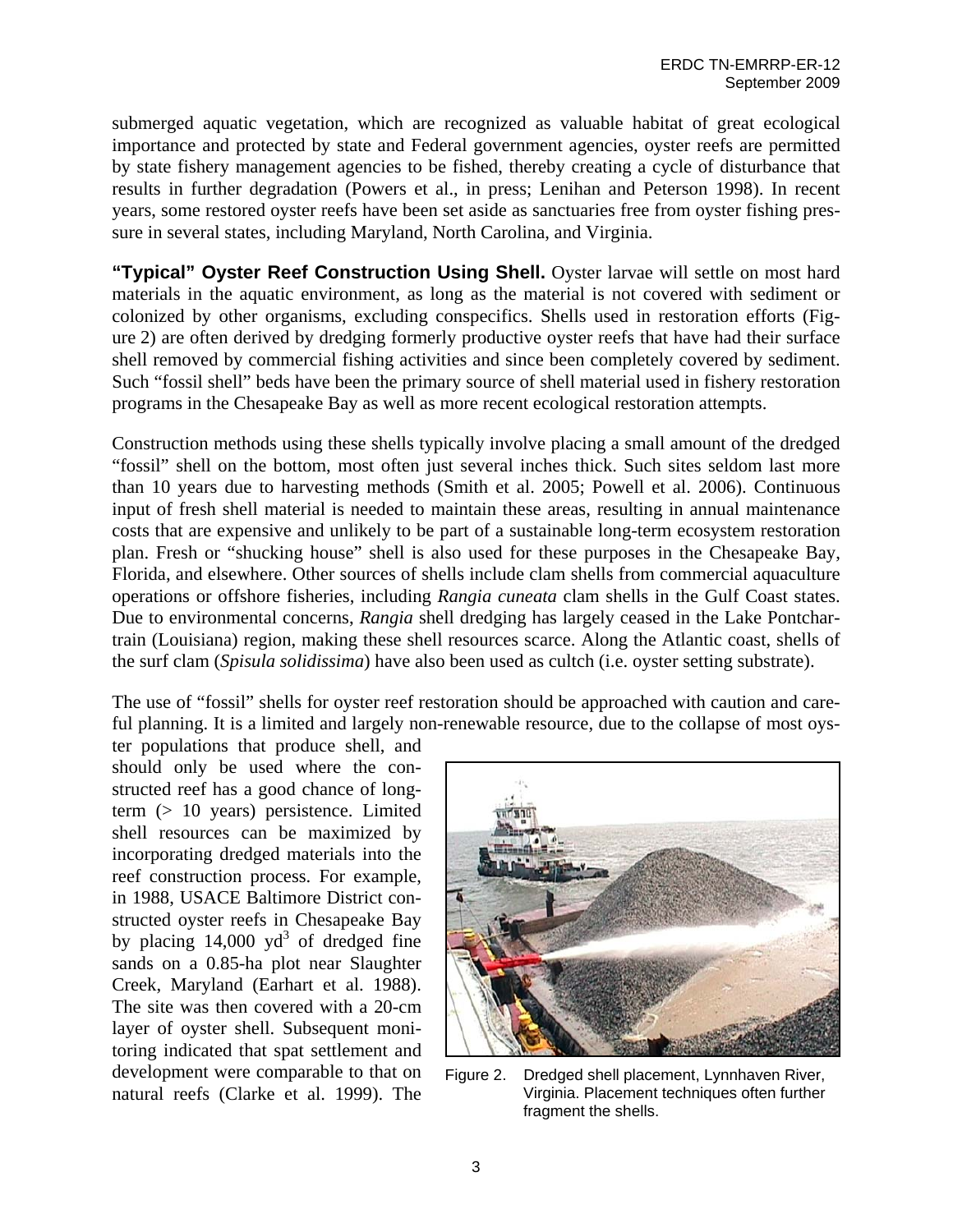## ERDC TN-EMRRP-ER-12 September 2009

Wilmington District is investigating the feasibility of the construction of large-scale (>10 acres), high-relief oyster reefs, incorporating dredged material under Section 204 WRDA 1996. It is proposed that submerged enclosures will be filled with sand and topped with cultch. Alternative construction materials for the enclosure and various cultch types will be considered.

Natural oyster reefs have persisted for thousands of years in some locations, based on the depth of the reef footprint (Hargis 1999; DeAlteris 1988; Hobbs 1988). Constructed shell reefs can persist if heavily colonized by oysters, and oyster growth and recruitment rates exceed mortality and shell degradation. However, constructed shell reefs rapidly degrade if not heavily colonized by oysters (Figure 3). Half lives for oyster shells deployed on restoration projects vary; estimates range from 2 to 12 years in Delaware Bay (Powell et al. 2006), and 5.5 years on average in the Maryland portion of the Chesapeake Bay (Smith et al. 2005). Such limited life spans may be unacceptable for ecosystem restoration projects.



Figure 3. Time sequence photos of loose shell reef with low recruitment and few live oysters in Maryland. Note lack of vertical growth of live oysters, and covering of loose, uncolonized dead shell by sediment over time (photos by K. Paynter).

**Alternative Materials as Restored Oyster Reef Substrate.** Due to the increasing scarcity of shells in many areas, alternative materials provide an attractive option. Reefs made from alternative materials, mainly different types of stone or manufactured stone products, such as concrete, have a long history of use. In Europe, such reefs have been constructed for over 30 years, with a positive track record of attracting high densities of marine life, both pelagic and sessile (mainly bivalves) (Jensen 2002; Boaventura et al. 2006). One of the primary advantages of alternative materials is their long-term persistence in estuarine and marine environments. Although this property is not seen as advantageous by some (Mann and Powell 2007), it is desirable to construct a reef with an expected productive lifespan of at least several decades. A carefully planned and executed oyster reef restoration project should be expected to persist for at least 50 years, the typical expected lifespan for USACE projects.

Alternative materials appear to attract high numbers of oyster recruits, although this may be more related to the higher survival of recruits on the alternative materials compared to oyster or other types of shells. A study in New Hampshire (Mikulak et al. 2005) found significantly fewer mud and rock crabs in the alternative materials (limestone or concrete) compared to oyster shells. These two crabs are major predators on young oysters, and inflict significant mortality on oyster spat. If alternative materials are used, some consideration should be given to the size of the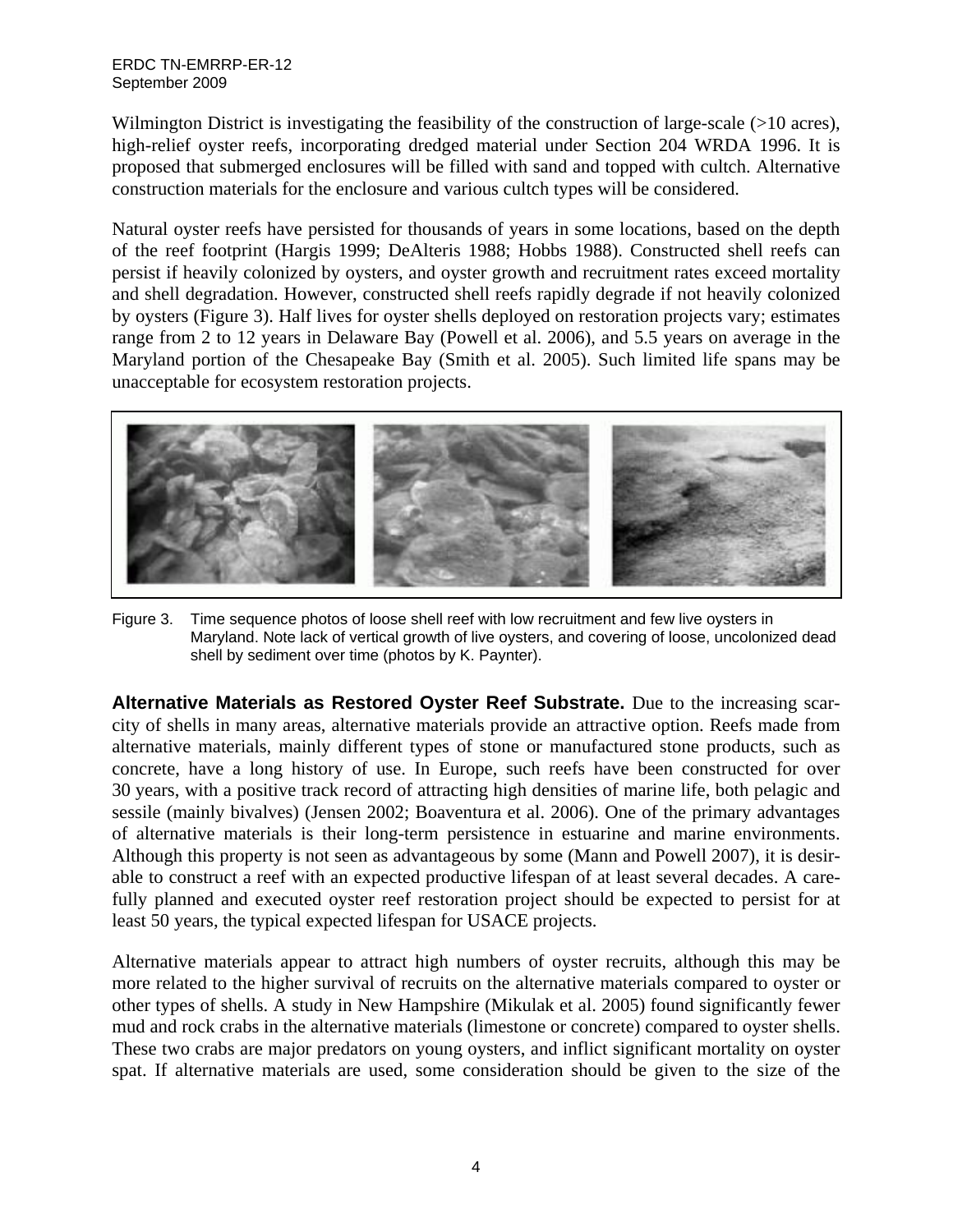interstitial spaces, as space sufficient to allow blue crab predation on the smaller mud and rock crabs may enhance oyster survival.

*Concrete.* Recently, two large-scale oyster restoration projects initiated in the lower Rappahannock River, Virginia provided an opportunity to compare the effectiveness of concrete versus shells for oyster reef construction. This region once contained thousands of hectares of oyster reefs, and was one of the main commercial oyster fishing areas. The oyster population in this sub-estuary now represents only about 1 percent of its pre-exploitation level, and the remaining oyster habitat is in poor condition. The restored reefs represented the best available sub-tidal habitat for oyster settlement and growth. Annual recruitment is low; a typical year sees spat sets (Young of the Year or YOY oysters) at less than 10 per  $m<sup>2</sup>$  on the sanctuary reefs, though spat sets in the 100s per  $m^2$  have occurred sporadically (Southworth et al. 2007).

The first project placed shells on former reef footprints in an effort to augment the commercial fishery and provide a small sanctuary component; the second project constructed a large concrete reef network using both materials of opportunity (a deconstructed bridge) as well as formed concrete modular reefs. The shell sanctuary reefs consisted of a series of shell mounds, up to 2 m high. The concrete reefs varied in height from 2-3 m above the bottom. Both the sanctuary shell reefs and the concrete reefs were constructed in time to receive the 2001 oyster recruits. Although both were subtidal and in close proximity to each other, significant differences in performance were observed between the shell and concrete reefs when both types were surveyed in 2005 (Lipcius and Burke 2006).

On the shell sanctuary reefs, an average of only 9 oysters/ $m^2$  was observed. Most were classed as "small" oysters (reproductive oysters from 35-75 mm in total length) and were smaller than the legal market size (76 mm). Very few spat (average 1 spat/m<sup>2</sup>) were observed on the shell reefs.

The shells were also degrading, due to the action of the boring sponge (*Cliona truitti*), waves and currents, and general decomposition due to a lack of colonization by live oysters to provide the necessary living veneer to produce new shell material (Smith et al. 2005; Kennedy and Sanford 1999).

The concrete reefs supported a much higher population of oysters of various size classes (Figure 4), including some of the largest native oysters documented in the lower Chesapeake Bay since the disease Dermo increased in lethality in the early 1980s (Burreson and Andrews 1988). The modular surface area of the concrete reefs allows very high oyster densities ( $> 1,000$  oysters per m<sup>2</sup> of bottom) to be achieved. The oyster population on the concrete reefs averaged 73 per  $m<sup>2</sup>$ of concrete surface (Lipcius and Burke 2006).



Figure 4. Size frequency distribution on concrete reefs in the lower Rappahannock. Peaks denote different age classes of oysters. Survival of large adults (> 75 mm) indicates disease resistance is developing in this population (Encomio et al. 2005; Lipcius and Burke 2006).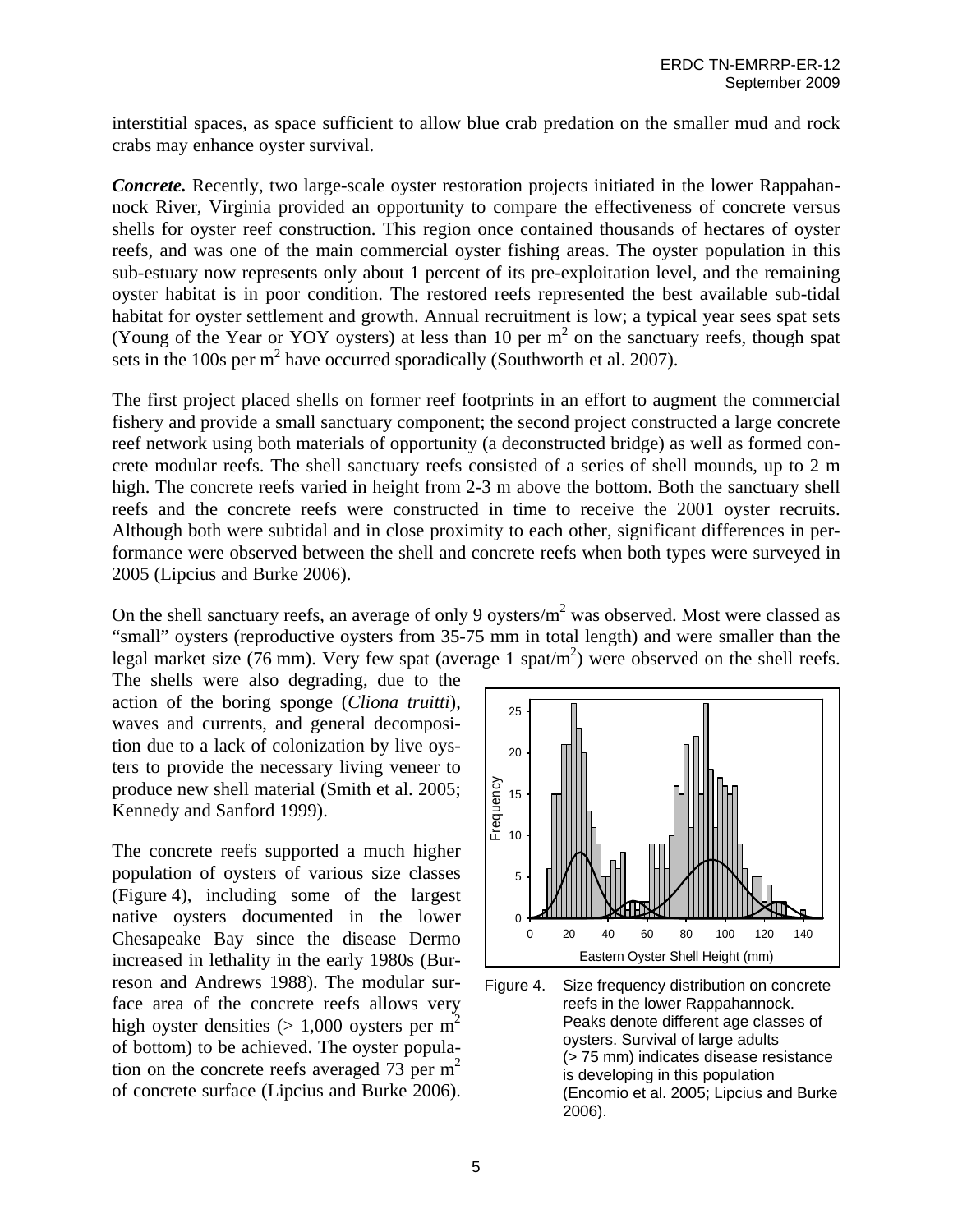The presence of much larger oysters than on the nearby constructed shell reefs indicated higher survival over time, and healthier, more disease-resistant oysters. These results indicate that alternative materials cannot only work in subtidal environments, but could potentially perform better than shell reefs in low recruitment situations. The effectiveness of concrete as a substrate for oyster attachment may also be increased if calcium carbonate is added to the mixture, either as gypsum or shell fragments (Louisiana Department of Wildlife and Fisheries (LDWF) 2004).

*Granite.* Other alternative materials such as granite show excellent potential for oyster habitat restoration. Although historical oyster reefs in the Lynnhaven River, Virginia, near the mouth of the Chesapeake Bay have been almost entirely obliterated, a significant remnant population exists on hard structure throughout the river, and annual recruitment is high (several hundred to 1,000 spat per  $m^2$  annually). A survey of rip-rap along shorelines in the Lynnhaven River found high densities of oysters on rock surfaces (978 oysters per  $m^2$ ) (Burke 2007). Restored reefs constructed using oyster shells in the same river harbored much lower densities of oysters, ranging from 97-240 oysters per  $m^2$  (Burke 2007). These observations, as well as a shortage of oyster shell, prompted further investigations into the potential use of alternative materials.

The results demonstrated that granite is an excellent attachment substrate for oysters (Table 1, Figure 5). It is important to note, however, that the type of limestone marl used was extremely rugose, and this seemed to exert a negative influence on oyster attachment (Burke 2007). Other studies have indicated that concrete may be just as effective as granite, particularly if calcium carbonate is added to the mixture, either as gypsum or shell fragments (LDWF 2004).

| $\parallel$ alternative materials in the Lynnhaven River, virginia (Burke 2007). |                       |               |                  |                 |                  |
|----------------------------------------------------------------------------------|-----------------------|---------------|------------------|-----------------|------------------|
| Substrate Type                                                                   | <b>Oyster Density</b> |               |                  |                 |                  |
|                                                                                  | <b>Fall 2005</b>      | Spring 2006   | <b>Fall 2006</b> | Spring 2007     | <b>Fall 2007</b> |
| Crushed Concrete - Very Small                                                    | $284 \pm 99$          | $304 \pm 97$  | $1,052 \pm 174$  | $858 \pm 215$   | $1080 \pm 203$   |
| Granite Large                                                                    | $747 \pm 119$         | $696 \pm 120$ | $1.620 \pm 273$  | $1.288 \pm 235$ | $2083 \pm 235$   |
| ll Granite Small                                                                 | $781 \pm 141$         | $695 \pm 111$ | $1,649 \pm 262$  | $1,330 \pm 272$ | $2299 \pm 215$   |
| Limestone Marl Large                                                             | $144 \pm 42$          | $193 \pm 66$  | $284 \pm 91$     | $277 \pm 54$    | $451 \pm 110$    |
| Il Limestone Marl Small                                                          | $143 \pm 42$          | $189 \pm 57$  | $327 \pm 101$    | $305 \pm 44$    | $439 \pm 95$     |
| Oyster Shell Unconsolidated                                                      | $316 \pm 89$          | $226 \pm 62$  | $753 \pm 118$    | $748 \pm 142$   | $1678 \pm 159$   |

Table 1. Comparison of oyster densities (per m<sup>2</sup>) (± standard error) on various **alternative materials in the Lynnhaven River, Virginia (Burke 2007).** 

*Limestone.* Despite the lower oyster recruitment rates on limestone marl in the Lynnhaven River (Table 1), excellent results have been achieved using limestone for oyster restoration in other areas. In North Carolina, several sanctuary reefs have been successfully constructed with a combination of natural oyster shell and Class B limestone rip-rap. A typical sanctuary reef contains an array of 2-m (height) rip-rap mounds, each containing about 150 tons of material (*http://www.ncfisheries.net/shellfish/sanctuary1.htm*). Several studies in Louisiana have reported successful settlement of oyster larvae on crushed limestone or limestone marl (Haywood et al. 1999, Burton and Soniat 2005). Limestone marl seemed to attract more oyster spat (> 2,000 spat per bag (a bag covered  $0.3 \text{ m}^2$  of marl bottom area)) than the *Rangia* clam shells that had been used in the region (Burton and Soniat 2005). Limestone marl attracted approximately eight times as many spat per bag of material when compared to sandstone (Burton and Soniat 2005).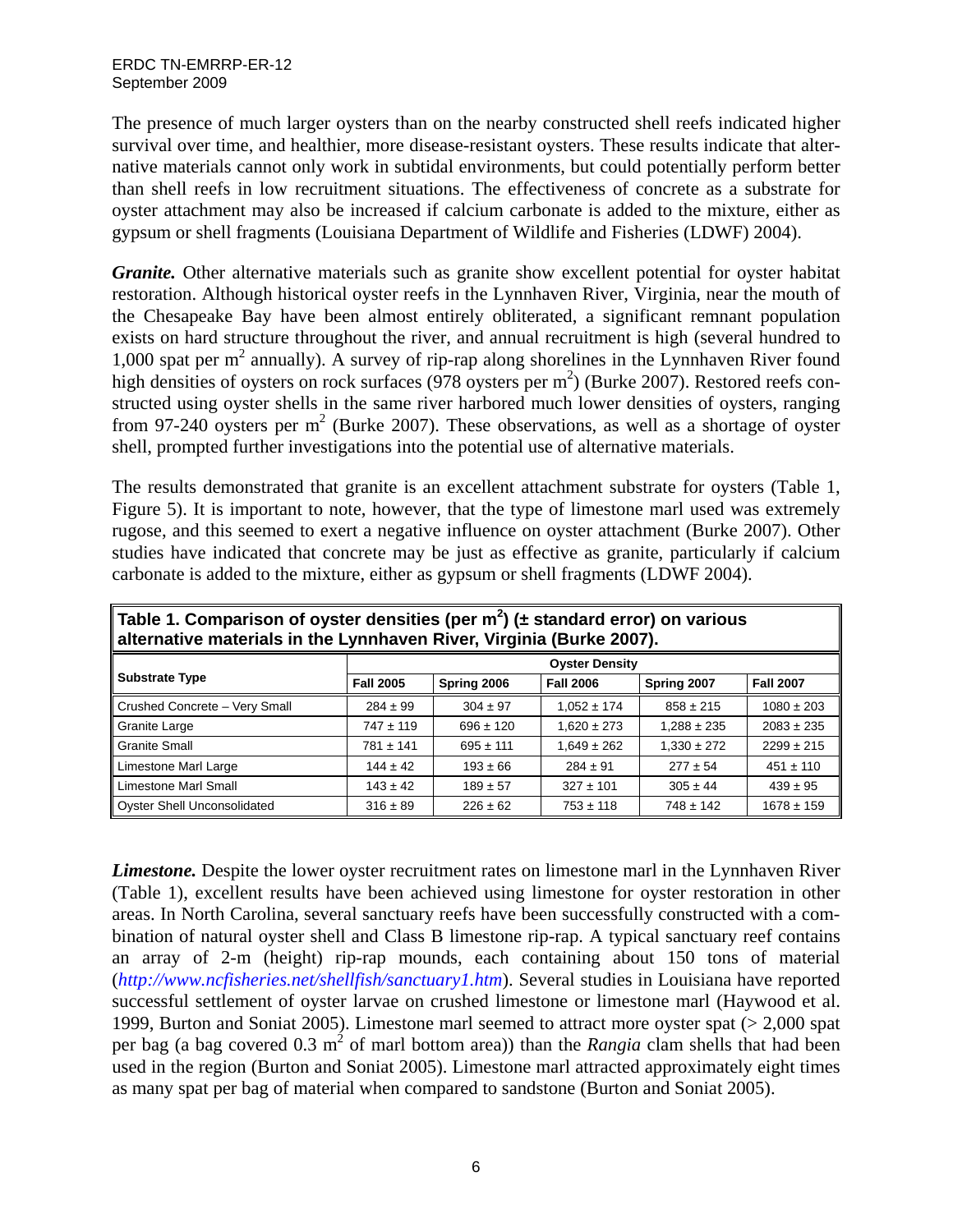A larger study, also in Louisiana, compared costs and effectiveness of crushed concrete, crushed limestone, and oyster shell fragments (LDWF 2004). The oyster shell fragments were similar in size to the dredged oyster shells often used in both fishery enhancement and ecological restoration projects. These shell fragments are considered inferior to large whole shells as oyster reef substrate (LDWF 2004). The stone materials were crushed such that the pieces were approximately the same size as the oyster shell fragments. Costs of the various materials were roughly equivalent at



Figure 5. Intertidal granite rip-rap base oyster reef, Lynnhaven River, Virginia.

approximately  $$50/yd^3$ . Monitoring results found approximately 3-4 times as many live oysters on the alternative materials compared to the oyster shells (LDWF 2004). They found 429.6 oysters/ $m^2$  on concrete, 309.6 on limestone, and 86.4 on oyster shells.

*Pelletized coal ash.* Pelletized coal ash has been used as a substrate for oyster habitat, but results have been mixed. In some cases, pelletized coal ash has performed at least as well as oyster shell (Mueller 1989). In other cases, coal ash reefs experienced lower oyster survival rates than nearby restored shell reefs (O'Beirn et al. 2000), with roughly a six-fold higher number of oysters on the shell reefs compared to the coal ash reefs. Large reefs constructed of this material in Galveston Bay, Texas in 1993 performed exceptionally well, experiencing oyster recruitment and survival not seen in the area in 40 years (Baker 1993). The reefs were also colonized by other sessile marine fauna, with over 90 percent of the available attachment sites on the reef being occupied. Moreover, various structure-dependent fish used the reefs for shelter and foraging sites.

From an environmental standpoint, issues have been raised regarding the potential for contamination. Coal ash contains environmental toxins, including various metals. However, this material appears to be stable in the marine environment and oysters growing on it do not appear excessively contaminated with metals or other toxins from the material (Homziak et al. 1989). Due to the mixed results, it might be worthwhile to consider using it in conjunction with other alternative materials, or possibly as a base material upon which limited supplies of oyster shells could be placed. However, supplies may be difficult to obtain since this material is now in demand for other purposes, particularly in construction as road bed material.

**Economic Considerations:** Compared to dredged or shucking house shell, alternative materials are usually more expensive. Typical costs to place dredged shell range from \$20-25/yd<sup>3</sup>. Costs to place a similar amount of granite or limestone marl are often more than double this cost. However, shells can cost considerably more per cubic yard, depending on their scarcity and the means and depth of deployment. If transport is involved, shucking house shells can equal the cost to place various stone materials. Information on actual costs can be found at: *<http://chesapeakebay.noaa.gov/alternativesubstrates.aspx>*.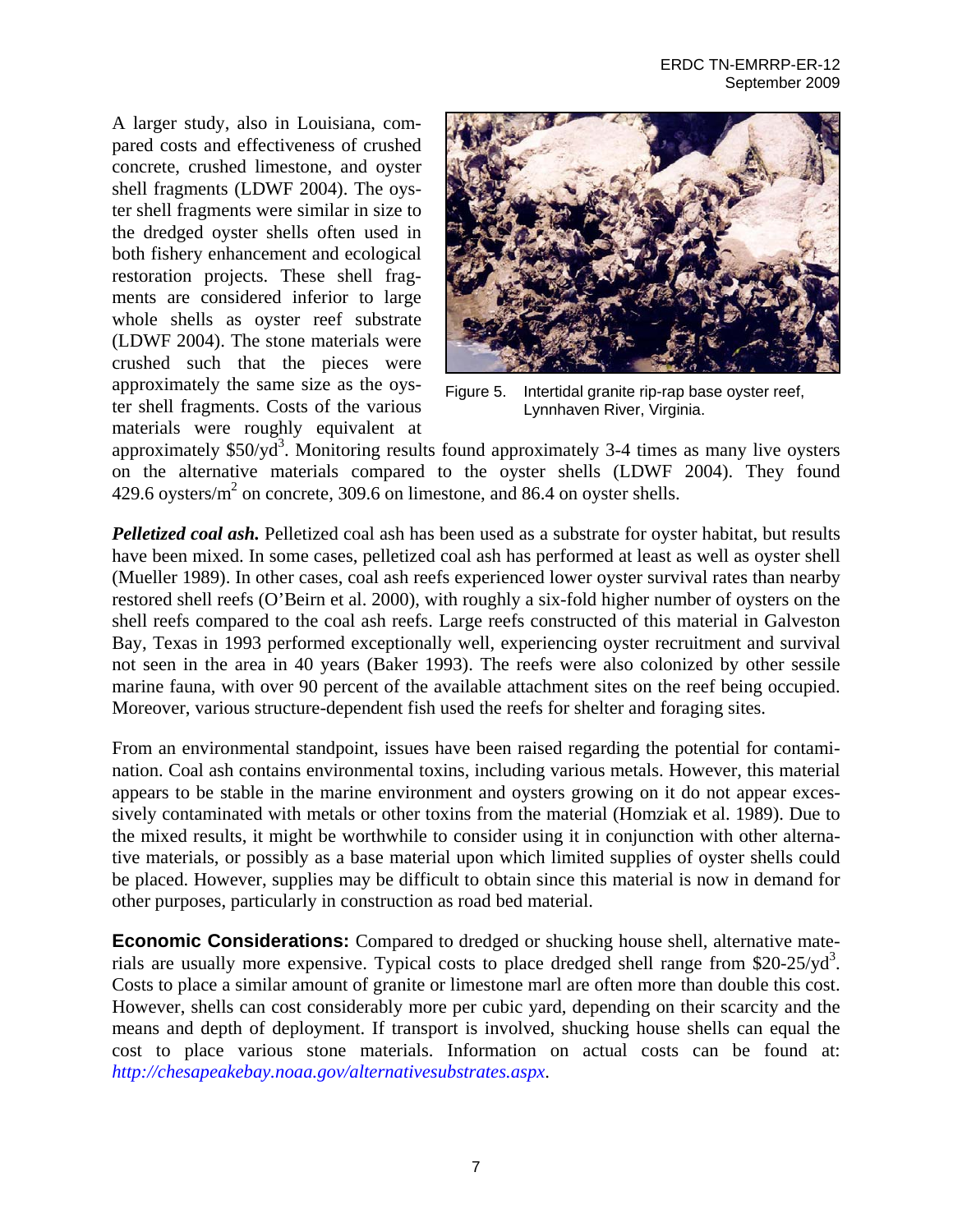## ERDC TN-EMRRP-ER-12 September 2009

Despite the cost differences between dredged shells and alternative materials, the long-term persistence of the alternative materials compared to shells is an attractive feature. Alternative materials provide a longer window of opportunity to construct an effective substrate for oyster colonization and growth. Their use prevents most types of oyster harvest, especially oyster tongs and dredges, the two techniques commonly used throughout the nation. As a result, reefs formed partly or wholly out of alternative materials are less likely to be poached, or opened for harvest in the future. While this characteristic is in direct conflict with economic utilization, it has several long-term benefits. There is a growing consensus in the scientific community that restoration of oyster habitat for ecological purposes is not compatible with commercial fishing, as the harvest of oysters destroys the restored habitat (Coen and Luckenbach 2000; Maryland Oyster Advisory Commission 2008; Mann and Powell 2007). Fishing pressure can reduce the lifespan of a restored oyster reef to a mere handful of years, thus compromising the original purpose of the project (Mann and Powell 2007; Lenihan and Peterson 1998; Smith et al. 2005). As a result, creation of oyster sanctuaries has to be an integral component of long-term plans to restore oyster reef habitat nationwide. The relative longevity and resistance to harvesting of oyster reefs constructed from alternative materials seems ideally suited to incorporation in such efforts. At the very least, reefs constructed of alternative materials should play an important role in balanced efforts to restore both ecological and economic benefits associated with oyster reefs.

**Multipurpose Reefs—Use of Alternative Materials as Shoreline Stabilization.** Reefs constructed using artificial materials are also being considered for their value as shore protection. The Terrebonne Bay Shoreline and Oyster Reef demonstration project is one example in Louisiana (Cowan 2003). Several different structures were proposed for evaluation including concrete mats, gabion mats, A-Jacks™ (interlocking concrete structures in the shape of the child's toy), Reefballs™ (circular concrete structures), and Reefblocks™ (triangular concrete frames). The project was scheduled for construction in September 2007, so no information on the relative efficacy of the structures is presently available. Campbell (2004), Ortego (2006), and Hall et al. (2007) also describe results from modeling and field testing of "oysterbreaks," mortar-covered PVC pipe frames that act as a breakwater after colonization by oysters. These structures have the advantage of being lighter in weight than traditional artificial material structures and relatively easy to modify and transport.

**Ecosystem Approaches to Coastal Habitat Restoration.** Where appropriate, ecosystem approaches that include the creation and restoration of multiple habitat types (e.g. oyster reef and submerged aquatic vegetation or marsh) should be considered. One such restoration project proposed near Panama City, Florida, involved plans for a constructed salt marsh using dredged material, a concrete oyster reef in the shallow subtidal waters seaward of the marsh shoreline, and a seagrass restoration planting between the concrete reef and the marsh shoreline. Near a recent successful coastal wetland creation project in North Carolina, plans are currently underway to reconfigure an existing granite breakwater to enhance oyster colonization and conduct a trial planting of submerged aquatic vegetation. Such projects would more closely resemble the natural spatial arrangements of these habitats in the coastal environment, and could result in higher levels of ecological function and increased habitat stability. For example, the Norfolk District is planning to construct oyster reefs as natural breakwaters to prevent erosion of restored coastal wetlands in Virginia as mitigation for a port expansion. Similarly, construction of persistent oyster reefs near seagrass beds could enhance water clarity, and promote seagrass survival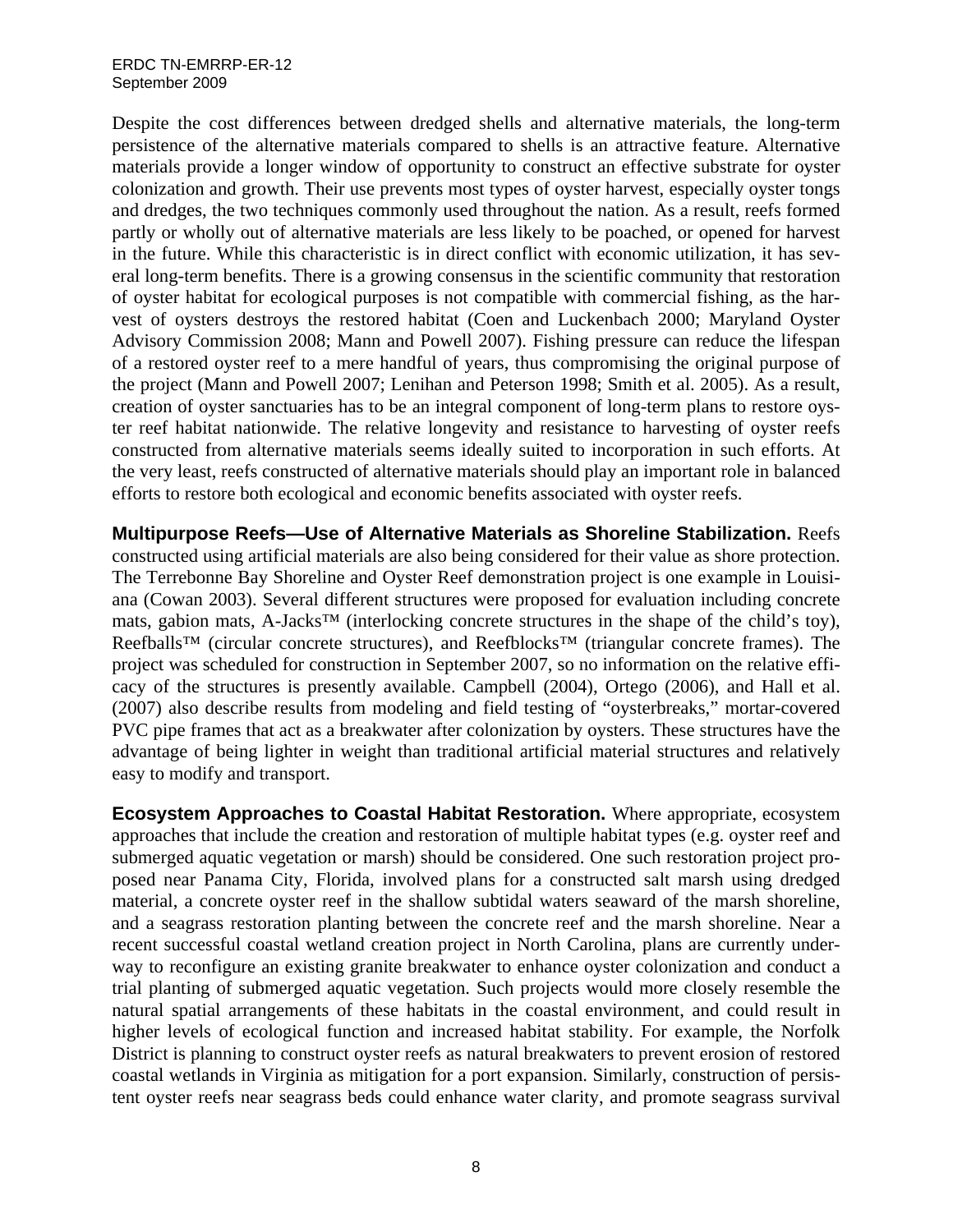and proliferation. These ecosystem-based restoration approaches may result in long-term ecological and economic benefits that would be less likely to succeed and more costly if attempted in isolation.

**ACKNOWLEDGEMENTS:** Funding for this work was provided by the Corps Ecosystem Management and Restoration Research Program (EMRRP). EMRRP is the Corps' responsive, tactical research and development response to the demand for new and expanding technologies to address the need for ecosystem assessment, restoration, and management activities at the project level. The EMRRP provides rapid, cost-effective technology to meet the Corps' most pressing research and development needs in functional assessment, restoration, and stewardship of high priority ecosystems, such as streams, riparian corridors, wetlands, and special aquatic sites. Charles Wilson, (Wilmington District Corps of Engineers), Romauld N. Lipcius, and Russel P. Burke (Virginia Institute of Marine Science) provided constructive comments and information which contributed to the quality of this report.

**POINTS OF CONTACT:** For additional information, contact Dr. Gary Ray, U.S. Army Engineer Research and Development Center, Vicksburg, MS (601-634-2589, *[Gary.Ray@usace.army](mailto:Gary.Ray@usace.army). mil*), or the manager of the Ecosystem Management and Restoration Research Program, Glenn Rhett (601-634-2717, *Glenn.G.Rhett@usace.army.mil*). This technical note should be cited as follows:

Schulte, D., G. Ray, and D. Shafer. 2009. *Use of alternative materials for oyster reef construction*. EMRRP Technical Notes Collection (ERDC TN-EMRRP-ER-12). Vicksburg, MS: U.S. Army Engineer Research and Development Center.

## **REFERENCES**

Baker, W. B., Jr. 1993. *Building condos for oysters*. Houston, TX: The Houston Lighting and Power Company.

- Boaventura, D., A. Moura, L. Francisco, S. Carvalho, J. Cúrdia, P. Pereira, and L. C. Fonseca. 2006. Macrobenthic colonisation of artificial reefs on the southern coast of Portugal (Ancão, Algarve). *Hydrobiologia* 555: 335–343.
- Burke, R. P. 2007. *Lynnhaven River Artificial Reef Performance Report*. Gloucester Point, VA: Virginia Institute of Marine Science.
- Burreson, E. M., and J. D. Andrews. 1988. Unusual intensification of Chesapeake Bay oyster diseases during recent drought conditions. In *Oceans 88 Proceedings* Vol. 3: 799-802. IEEE Cat. No. 88-CH2585-8.
- Burton, G. M., and T. Soniat. 2005. A comparison of the effectiveness of sandstone and limestone as cultch for oysters, *Crassostrea virginica*. *Journal of Shellfish Research* 24: 483-485.
- Campbell, M. D. 2004. Analysis and evaluation of a bioengineered submerged breakwater. MS thesis, Louisiana State University, Baton Rouge, LA. Available online at *[http://etd.lsu.edu/docs/available/etd-11052004-](http://etd.lsu.edu/docs/available/etd-11052004-152838/unrestricted/Campbell_thesis.pdf) [152838/unrestricted/Campbell\\_thesis.pdf](http://etd.lsu.edu/docs/available/etd-11052004-152838/unrestricted/Campbell_thesis.pdf)*.
- Cerco, C. F., and M R. Noel. 2007. "Can oyster restoration reverse cultural eutrophication in Chesapeake Bay?" *Estuaries and Coasts* 30: 331-343.
- Christmas, J. F., and S. J. Jordan. 1987. Biological monitoring of selected oyster bars in the lower Choptank River. In *Dissolved oxygen processes in the Chesapeake Bay: Processes and effects,* ed. G.B. Mackiernan. College Park, MD: Maryland Sea Grant Publ. UM-SG-TS-87-03.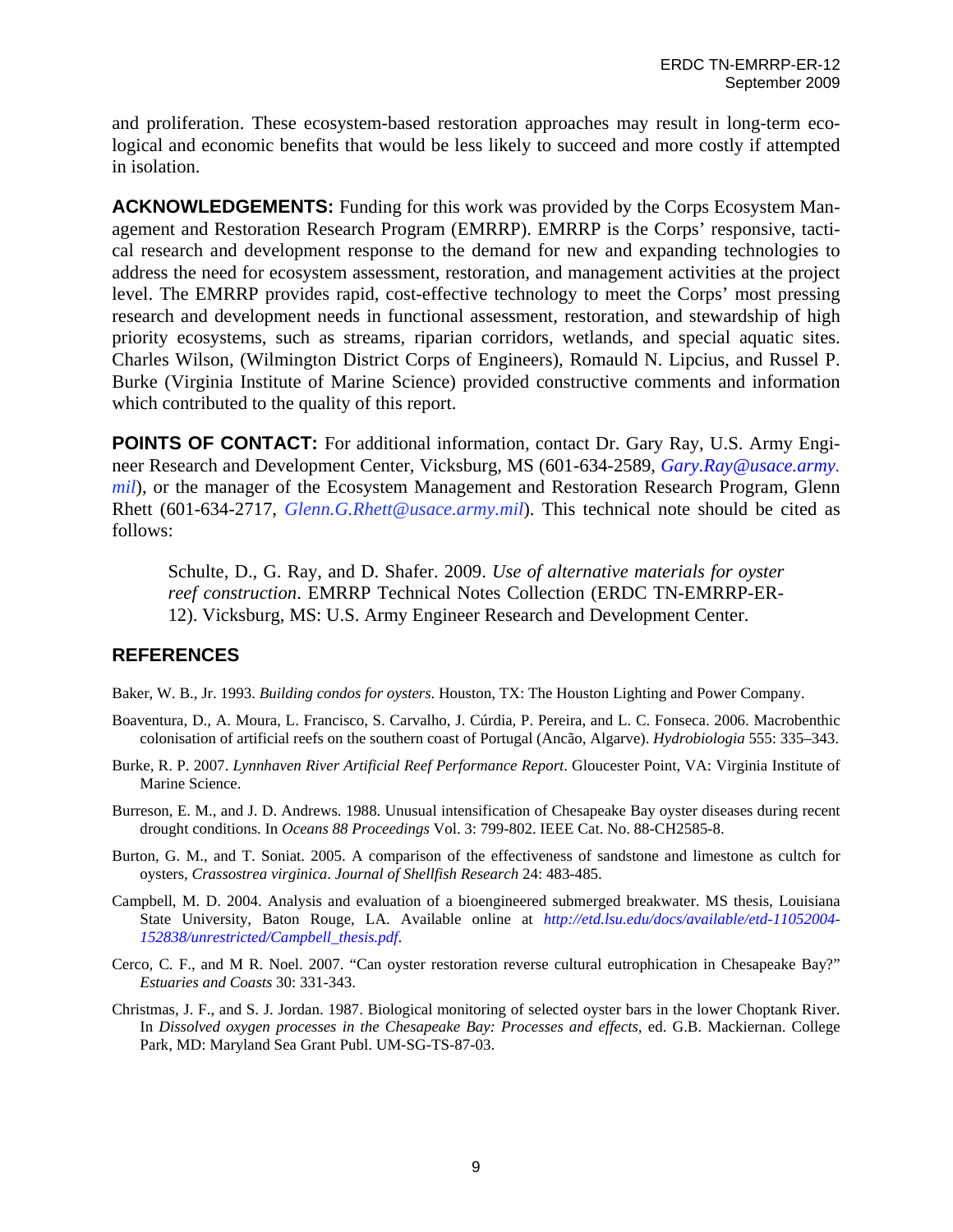- Clarke, D., D. Meyer, A. Veishlow, and M. LaCroix. 1999. Dredged material as a substrate for fisheries habitat development in coastal waters. In *Oyster reef habitat restoration: A synopsis and synthesis of approaches. Proceedings from the Symposium, Williamsburg, Virginia, April 1995*, ed. M.W. Luckenbach, R. Mann, and J.A. Wesson, 293-303. Glouster, VA: Virginia Institute of Marine Science Press.
- Coen, L. D., and M. W. Luckenbach. 2000. Developing success criteria and goals for evaluating oyster reef restoration: ecological function or resource exploitation. *Ecological Engineering* 15: 323-343.
- Cowan, J. L. W. 2003. *Ecological Review. Terrebonne Bay Shoreline Protection and Oyster Reef*. Available online at *<http://sonris.com/direct.asp>*.
- Dame, R. F. 1996. *Ecology of marine bivalves. An ecosystem approach*. New York: CRC Press.
- DeAlteris, J. T. 1988. The geomorphic development of Wreck Shoal, a subtidal oyster reef of the James River, Virginia. *Estuaries* 11: 240-249.
- Earhart, G., D. Clarke, and J. Shipley. 1988. *Beneficial uses of dredged material in shallow coastal waters: Chesapeake Bay demonstrations*. Environmental Effects of Dredging Information Exchange Bulletin D-88-6. Vicksburg, MS: U.S. Army Engineer Waterways Experiment Station.
- Encomio, V. G., S. M. Stickler, S. K. Allen, Jr., and F.-L. Chu. 2005. Performance of "natural dermo-resistant" oyster stocks – survival, disease, growth, condition and energy reserves. *Journal of Shellfish Research* 24: 143- 155.
- Glancy, T. P., T. K. Frazer, C. E. Cichra, and W. J. Lindberg. 2003. Comparative patterns of occupancy by decapod crustaceans in seagrass, oyster, and marsh-edge habitats in a Northeast Gulf of Mexico estuary. *Estuaries* 26: 1291-1301.
- Hall, S. G., R. Beine, M. Campbell, and T. Ortego. 2007. Bioengineered wave breaks grow oysters, help restore coast. In *Louisiana Agriculture (Spring) Louisiana State Agriculture Center, Baton Rouge, LA*. Available online at *<http://www.lsuagcenter.com/en/communications/publications/agmag/Archive/2007/Spring/>*.
- Hargis, W. J. 1999. The evolution of the Chesapeake oyster reef system during the Holocene epoch. In *Oyster Reef Habitat Restoration: A Synopsis and Synthesis of Approaches*. *Proceedings from the Symposium, Williamsburg, Virginia, April 1995*, ed. M.W. Luckenbach, R. Mann, and J.A. Wesson.
- Haywood, E. L., T. M. Soniat, and R. C. Broadhurst. 1999. Alternatives to clam and oyster shell as cultch for eastern oysters. In *Oyster reef habitat restoration: A synopsis and synthesis of approaches*. *Proceedings from the Symposium, Williamsburg, Virginia, April 1995*, ed. M.W. Luckenbach, R. Mann, and J.A. Wesson, 295-304. Glouster, VA: Virginia Institute of Marine Science Press.
- Hobbs, C. H. 1988. Prospecting for fossil oyster shell in Chesapeake Bay. *Marine Mining* 7: 199-208.
- Homziak, J., P. Simm, L. W. Bennett, and R. Herring. 1989. Suitability of fly ash-cement aggregate for oyster cultch. *Journal of Shellfish Research* 8: 475-480.
- Jensen, A. 2002. Artificial reefs of Europe: perspective and future. *ICES Journal of Marine Science* 59: S3-S13.
- Jones, C. G., J. H. Lawton, and M. Shackak. 1994. Organisms as ecosystem engineers. *Oikos* 69: 373-386.
- Kennedy, V. S., and L. P. Sanford. 1999. Characteristics of relatively unexploited beds of the Eastern oyster, *Crassostrea virginica,* and early restoration programs. In *Oyster reef habitat restoration: A synopsis and synthesis of approaches*. *Proceedings from the Symposium, Williamsburg, Virginia, April 1995*, ed. M.W. Luckenbach, R. Mann, and J.A. Wesson.
- Kirby, M. X. 2004. Fishing down the coast: Historical expansion and collapse of oyster fisheries along continental margins. In *Proceedings from the National Academy of Science* 101: 13096-13099.
- Lenihan, H. S., and C. H. Peterson. 1998. How habitat degradation through fishery disturbance enhances impacts of hypoxia on oyster reefs. *Ecological Applications* 8: 128-140.
- Lenihan, H. S. 1999. Physical-biological coupling on oyster reefs: How habitat structure influences individual performance. *Ecological Monographs* 69: 251-275.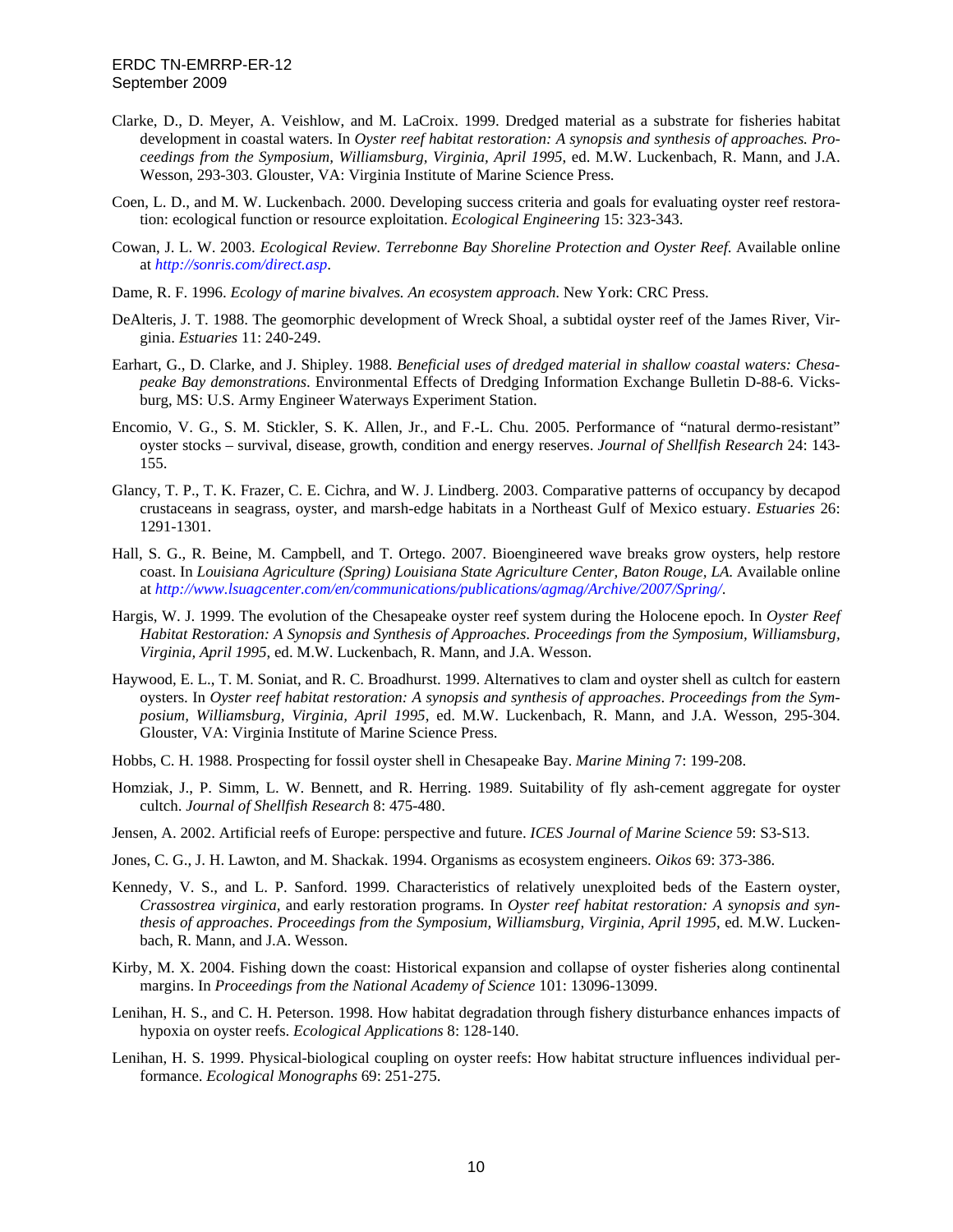- Lipcius, R. N., and R. P. Burke. 2006. *Abundance, biomass and size structure of Eastern oyster and hooked mussel on a modular artificial reef in the Rappahannock River, Chesapeake Bay*. Special Report in Applied Marine Science and Ocean Engineering, No. 390.
- Louisiana Department of Wildlife and Fisheries (LDWF). 2004. *Louisiana's oyster shell recovery pilot project*. NOAA award NA96FK0188. Baton Rouge, LA: Socioeconomics Research and Development Section and Marine Fisheries Division.
- Mann, R., and E. N. Powell. 2007. Why oyster restoration goals in the Chesapeake Bay are not and probably cannot be achieved. *Journal of Shellfish Research* 26: 1-13.
- Maryland Oyster Advisory Commission. 2008. *Concerning Maryland's Chespapeake Bay Oyster Management Program*. 2007 Interim Report. Submitted to the Governeor and General Assembly of Maryland, Annapolis, MD.
- McCormick-Ray, M. G. 1998. [Oyster reefs in 1878 seascape pattern—Winslow revisited](http://www.springerlink.com/index/430310152H1X03H7.pdf). *Estuaries* 21: 784-800.
- Mikulak, J. K., J. K. Green, and R. E. Grizzle. 2005. *The effects of cultch type on predatory crab abundances on constructed oyster reefs.* National Shellfisheries Association annual meeting, poster session.
- Mueller, K. M. 1989. Alternative cultch materials: Physiology and growth of *Crassostrea virginica* grown on stabilized coal ash. *Journal of Shellfish Research* 8: 477-482.
- Nestlerode, J. A., M. W. Luckenbach, and F. X. O'Beirn. 2007. Settlement and survival of oyster *Crassostrea virginica* on created oyster reef habitats in Chesapeake Bay. *Restoration Ecology* 15: 273-283.
- Newell, R. I. E., W. M. Kemp, J. D. Hagy III, C. F. Cerco, J. M. Testa, and W. R. Boynton. 2007. Top-down control of phytoplankton by oysters in Chesapeake Bay, USA: Comment on Pomeroy et al. (2006). *Marine Ecology Progress Series* 341: 293–298.
- O'Beirn, F. X., M. W. Luckenbach, J. A. Nestlerode, and G. M. Coates. 2000. Toward design criteria in constructed oyster reefs: Oyster recruitment as a function of substrate type and tidal height. *Journal of Shellfish Research*: 387-395.
- Ortego, T. 2006. Analysis of bioengineered concrete for use in a submerged reef type breakwater. MS thesis, Louisiana State University, Baton Rouge, LA. Available online at *[http://etd.lsu.edu/docs/available/etd-06122006-](http://etd.lsu.edu/docs/available/etd-06122006-223212/unrestricted/Ortego_thesis.pdf) [223212/unrestricted/Ortego\\_thesis.pdf](http://etd.lsu.edu/docs/available/etd-06122006-223212/unrestricted/Ortego_thesis.pdf)*
- Peterson, C. H., J. H. Grabowski, and S. P. Powers. 2003. Estimated enhancement of fish production resulting from restoring oyster reef habitat: quantitative valuation. *Marine Ecology Progress Series* 264: 251-266.
- Posey, M. H., T. D. Alpin, C. M. Powell, and E. Townsend. 1999. Use of oyster reefs as habitat for epibenthic fish and decapods. Chapter 15 in *Oyster reef habitat restoration: A synopsis and synthesis of approaches, ed. M.W.* Luckenbach, R. Mann, and J.A. Wesson. Gloucester Point, VA: Virginia Institute of Marine Science Press.
- Powell, E. N., J. N. Kraeuter, and K. A. Ashton-Alcox. 2006. How long does oyster shell last on an oyster reef? *Estuarine, Coastal and Shelf Science* 60: 531-542.
- Powers, S. P., C. H. Peterson, R. R. Christian , E. Sullivan, M. J. Powers, M. Bishop, and C. P. Buzzelli. 2005. Effects of eutrophication on bottom habitat and prey resources of demersal fishes. *Marine Ecology Progress Series* 302: 233-243.
- Powers, S. P., C. H. Peterson, J. H. Grabowski, and H. S. Lenihan. Evaluating the success of oyster reef restoration in the presence of multiple environmental stressors. (*in press, Marine Ecology Progress Series*).
- Rothschild, B. J., J. S. Ault, P. Goulletquer, and M. Heral. 1994. Decline in Chesapeake Bay oyster population: A century of habitat destruction and overfishing. *Marine Ecology Progress Series* 111: 29-39.
- Smith, G. F., D. G. Bruce, E. B. Roach, A. Hansen, R. I. E. Newell, and A. M. McManus. 2005. Assessment of recent habitat conditions of Eastern oyster *Crassostrea virginica* bars in mesohaline Chesapeake Bay. *North American Journal of Fisheries Management* 25: 1569-1590.
- Southworth, M., J. M. Harding, and R. Mann. 2007. *The status of Virginia's public oyster resource 2006*. Gloucester Point, VA.